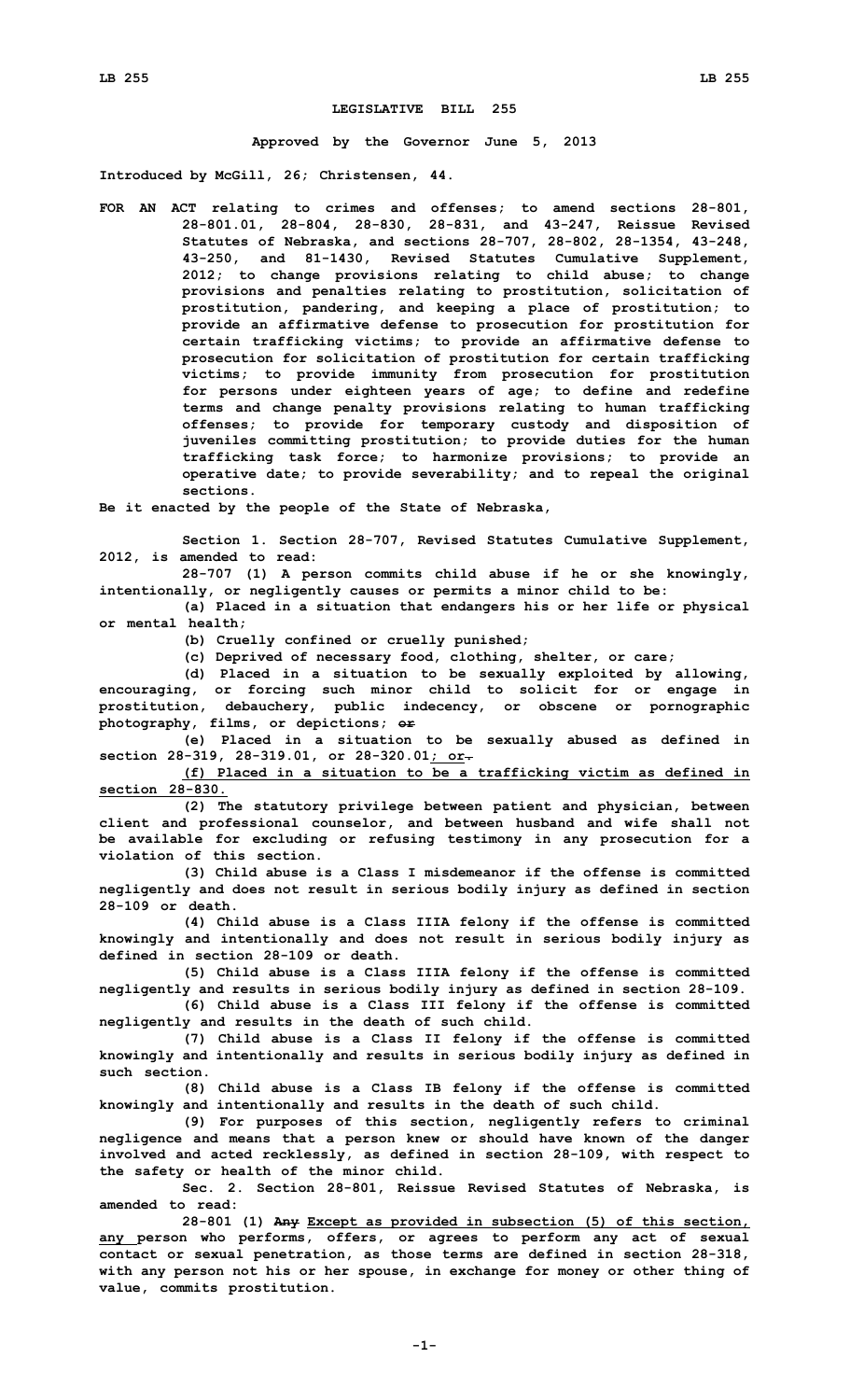**(2) Any person convicted of violating subsection (1) of this section shall be punished as follows:**

**(a) If such person has had no prior convictions or has had one prior conviction, such person shall be guilty of <sup>a</sup> Class II misdemeanor. If the court places such person on probation, such order of probation shall include, as one of its conditions, that such person shall satisfactorily attend and complete an appropriate mental health and substance abuse assessment conducted by <sup>a</sup> licensed mental health professional or substance abuse professional authorized to complete such assessment; and**

**(b) If such person has had two or more prior convictions, such person shall be guilty of <sup>a</sup> Class I misdemeanor. If the court places such person on probation, such order of probation shall include, as one of its conditions, that such person shall satisfactorily attend and complete an appropriate mental health and substance abuse assessment conducted by <sup>a</sup> licensed mental health professional or substance abuse professional authorized to complete such assessment.**

**(3) It is an affirmative defense to prosecution under this section that such person was <sup>a</sup> trafficking victim as defined in section 28-830.**

**(4) For purposes of this subsection, section, prior conviction means any conviction on or after July 14, 2006, for violation of subsection (1) of this section or any conviction on or after July 14, 2006, for violation of <sup>a</sup> city or village ordinance relating to prostitution.**

**(5) If the law enforcement officer determines, after <sup>a</sup> reasonable detention for investigative purposes, that <sup>a</sup> person suspected of or charged with <sup>a</sup> violation of subsection (1) of this section is <sup>a</sup> person under eighteen years of age, such person shall be immune from prosecution for <sup>a</sup> prostitution offense under this section and shall be subject to temporary custody under section 43-248 and further disposition under the Nebraska Juvenile Code. A law enforcement officer who takes <sup>a</sup> person under eighteen years of age into custody under this section shall immediately report an allegation of <sup>a</sup> violation of section 28-831 to the Department of Health and Human Services which shall commence an investigation within twenty-four hours under the Child Protection Act.**

**Sec. 3. Section 28-801.01, Reissue Revised Statutes of Nebraska, is amended to read:**

**28-801.01 (1) Any person who solicits another person not his or her spouse to perform any act of sexual contact or sexual penetration, as those terms are defined in section 28-318, in exchange for money or other thing of value, commits solicitation of prostitution.**

**(2) Any person convicted of violating subsection (1) of this section shall be punished as follows:**

**(a) If such person has had no prior convictions, such person shall be guilty of <sup>a</sup> Class I misdemeanor and pay <sup>a</sup> fine of not less than two hundred fifty dollars, unless the person solicited is under the age of eighteen years, in which case such person violating this section shall be guilty of <sup>a</sup> Class IV felony. If the court places such person on probation, such order of probation shall include, as one of its conditions, the payment of <sup>a</sup> fine of not less than two hundred fifty dollars and such person shall satisfactorily attend and complete an appropriate mental health and substance abuse assessment conducted by <sup>a</sup> licensed mental health professional or substance abuse professional authorized to complete such assessment; and**

**(b) If such person has had one or more prior convictions, such person shall be guilty of <sup>a</sup> Class IV felony and pay <sup>a</sup> fine of not less than five hundred dollars. If the court places such person on probation, such order of probation shall include, as one of its conditions, the payment of <sup>a</sup> fine of not less than five hundred dollars and such person shall satisfactorily attend and complete an appropriate mental health and substance abuse assessment conducted by <sup>a</sup> licensed mental health professional or substance abuse professional authorized to complete such assessment.**

**(3) It is an affirmative defense to prosecution under this section that such person was <sup>a</sup> trafficking victim as defined in section 28-830.**

**Sec. 4. Section 28-802, Revised Statutes Cumulative Supplement, 2012, is amended to read:**

**28-802 (1) <sup>A</sup> person commits pandering if such person:**

**(a) Entices another person to become <sup>a</sup> prostitute; or**

**(b) Procures or harbors therein an inmate for <sup>a</sup> house of prostitution or for any place where prostitution is practiced or allowed; or**

**(c) Inveigles, entices, persuades, encourages, or procures any person to come into or leave this state for the purpose of prostitution or debauchery; or**

**(d) Receives or gives or agrees to receive or give any money or other thing of value for procuring or attempting to procure any person to**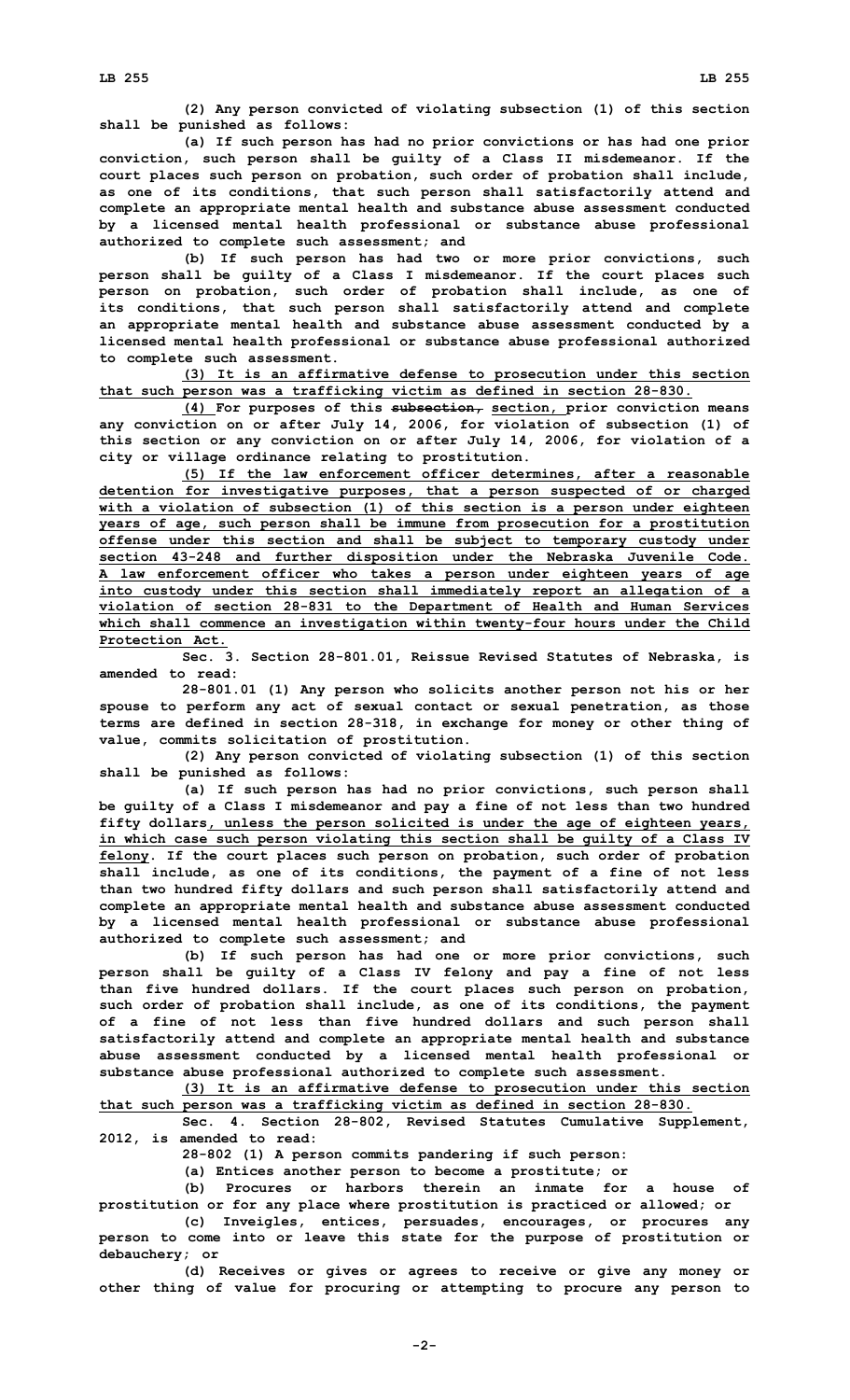**LB 255 LB 255**

**become <sup>a</sup> prostitute or commit an act of prostitution or come into this state or leave this state for the purpose of prostitution or debauchery.**

**(2) Pandering is <sup>a</sup> Class IV felony for <sup>a</sup> first offense, unless the person being enticed, procured, harbored, or otherwise persuaded to become <sup>a</sup> prostitute in violation of this section is under the age of eighteen years, in which case pandering is <sup>a</sup> Class III felony for <sup>a</sup> first offense. Pandering is <sup>a</sup> Class III felony for <sup>a</sup> second or subsequent offense.**

**Sec. 5. Section 28-804, Reissue Revised Statutes of Nebraska, is amended to read:**

**28-804 (1) Any person who has or exercises control over the use of any place which offers seclusion or shelter for the practice of prostitution and who knowingly grants or permits the use of such place for the purpose of prostitution commits the offense of keeping <sup>a</sup> place of prostitution.**

**(2) Keeping <sup>a</sup> place of prostitution is <sup>a</sup> Class <sup>I</sup> misdemeanor, unless any person using such place for the practice of prostitution is under the age of eighteen years, in which case any person convicted of keeping <sup>a</sup> place of prostitution shall be guilty of <sup>a</sup> Class IV felony.**

**Sec. 6. Section 28-830, Reissue Revised Statutes of Nebraska, is amended to read:**

**28-830 For purposes of sections 28-830 to 28-832, the following definitions apply:**

**(1) Actor means <sup>a</sup> person who solicits, procures, or supervises the services or labor of another person;**

**(2) Commercial sexual activity means any sex act on account of which anything of value is given, promised to, or received by any person;**

**(3) Financial harm means theft by extortion as described by section 28-513;**

**(4) Forced labor or services means labor or services that are performed or provided by another person and are obtained or maintained through:**

**(a) Inflicting or threatening to inflict serious personal injury to the other person as defined by section 28-318;**

**(b) Physically restraining or threatening to physically restrain another the other person;**

**(c) Knowingly destroying, concealing, removing, confiscating, or possessing any actual or purported passport or other immigration document or any other actual or purported government identification document of another the other person; or**

**(d) Causing or threatening to cause financial harm to another the other person;**

**(5) Labor means work of economic or financial value;**

**(6) Labor trafficking means knowingly recruiting, enticing, harboring, transporting, providing, or obtaining by any means or attempting to recruit, entice, harbor, transport, provide, or obtain by any means <sup>a</sup> person eighteen years of age or older intending or knowing that the person will be subjected to forced labor or services;**

**(7) Labor trafficking of <sup>a</sup> minor means knowingly recruiting, enticing, harboring, transporting, providing, or obtaining by any means or attempting to recruit, entice, harbor, transport, provide, or obtain by any means <sup>a</sup> minor intending or knowing that the minor will be subjected to forced labor or services;**

**(6) (8) Maintain means, in relation to labor or services, to secure continued performance thereof, regardless of any initial agreement by the victim other person to perform such type of service;**

**(7) (9) Minor means <sup>a</sup> person younger than eighteen years of age;**

**(8) (10) Obtain means, in relation to labor or services, to secure performance thereof;**

**(9) (11) Services means an ongoing relationship between <sup>a</sup> person and the actor and another person in which the person performs activities under the supervision of or for the benefit of the actor. Commercial sexual activity and sexually-explicit performances are forms of services under this section. Nothing in this subdivision shall be construed to legalize prostitution;**

**(12) Sex trafficking means knowingly recruiting, enticing, harboring, transporting, providing, or obtaining by any means or knowingly attempting to recruit, entice, harbor, transport, provide, or obtain by any means <sup>a</sup> person eighteen years of age or older for the purpose of having such person engage in commercial sexual activity, sexually explicit performance, or the production of pornography or to cause or attempt to cause <sup>a</sup> person eighteen years of age or older to engage in commercial sexual activity, sexually explicit performance, or the production of pornography;**

**(13) Sex trafficking of <sup>a</sup> minor means knowingly recruiting, enticing, harboring, transporting, providing, or obtaining by any means or**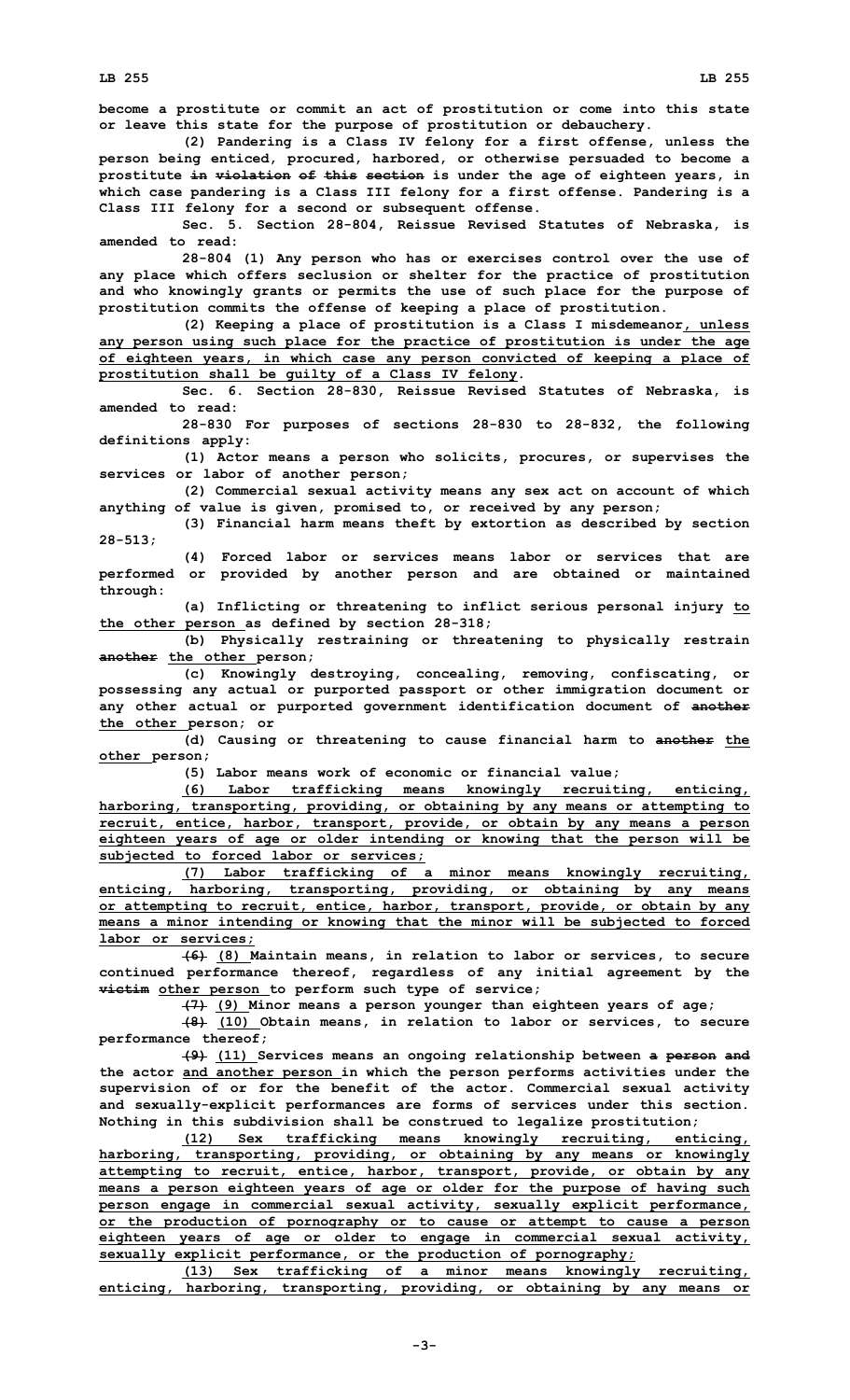**knowingly attempting to recruit, entice, harbor, transport, provide, or obtain by any means <sup>a</sup> minor for the purpose of having such minor engage in commercial sexual activity, sexually explicit performance, or the production of pornography or to cause or attempt to cause <sup>a</sup> minor to engage in commercial sexual activity, sexually explicit performance, or the production of pornography;**

**(10) (14) Sexually-explicit performance means <sup>a</sup> live or public play, dance, show, or other exhibition intended to arouse or gratify sexual desire or to appeal to prurient interests; and**

**(11) (15) Trafficking victim means <sup>a</sup> person subjected to any act or acts prohibited by section 28-831.**

**Sec. 7. Section 28-831, Reissue Revised Statutes of Nebraska, is amended to read:**

**28-831 (1) No person shall knowingly subject or attempt to subject another person to forced labor or services. engage in labor trafficking or sex trafficking. If an actor knowingly subjects another person to forced labor or services by: engages in labor trafficking or sex trafficking by:**

**(a) Inflicting or threatening to inflict serious personal injury to the other person as defined by section 28-318, the actor is guilty of <sup>a</sup> Class III felony;**

**(b) Physically restraining or threatening to physically restrain another the other person, the actor is guilty of <sup>a</sup> Class III felony;**

**(c) Knowingly destroying, concealing, removing, confiscating, or possessing any actual or purported passport or other immigration document, or any other actual or purported government identification document, of such the other person, the actor is guilty of <sup>a</sup> Class IV felony; or**

**(d) Causing or threatening to cause financial harm to another the other person, the actor is guilty of <sup>a</sup> Class I misdemeanor.**

**(2) No person shall knowingly recruit, entice, harbor, transport, provide, or obtain by any means or attempt to recruit, entice, harbor, provide, or obtain by any means <sup>a</sup> minor for the purpose of having such minor engage in commercial sexual activity, sexually-explicit performance, or the production of pornography, or to cause or attempt to cause <sup>a</sup> minor to engage in commercial sexual activity, sexually-explicit performance, or the production of pornography. A person engage in labor trafficking of <sup>a</sup> minor or sex trafficking of <sup>a</sup> minor. An actor who violates this subsection engages in labor trafficking of <sup>a</sup> minor or sex trafficking of <sup>a</sup> minor shall be punished as follows:**

**(a) In cases in which the actor uses overt force or the threat of force against the trafficking victim, the actor is guilty of <sup>a</sup> Class II felony;**

**(b) In cases in which the trafficking victim has not attained the age of fifteen years, and the actor does not use overt force or the threat of force, the actor is guilty of <sup>a</sup> Class II felony; or**

**(c) In cases involving <sup>a</sup> trafficking victim between the ages of fifteen and eighteen years, and the actor does not use overt force or threat of force against the trafficking victim, the actor is guilty of <sup>a</sup> Class III felony.**

**(3) Any person who knowingly (a) recruits, entices, harbors, transports, provides, or obtains by any means, or attempts to recruit, entice, harbor, transport, provide, or obtain by any means, <sup>a</sup> person eighteen years of age or older, intending or knowing that the person will be subjected to forced labor or services or (b) benefits, financially or by receiving anything of value, from participation in <sup>a</sup> venture which has, as part of the venture, an act that is in violation of subsection (1) of this section, is guilty of <sup>a</sup> Class IV felony.**

**Sec. 8. Section 28-1354, Revised Statutes Cumulative Supplement, 2012, is amended to read:**

**28-1354 For purposes of the Public Protection Act:**

**(1) Enterprise means any individual, sole proprietorship, partnership, corporation, trust, association, or any legal entity, union, or group of individuals associated in fact although not <sup>a</sup> legal entity, and shall include illicit as well as licit enterprises as well as other entities;**

**(2) Pattern of racketeering activity means <sup>a</sup> cumulative loss for one or more victims or gains for the enterprise of not less than one thousand five hundred dollars resulting from at least two acts of racketeering activity, one of which occurred after August 30, 2009, and the last of which occurred within ten years, excluding any period of imprisonment, after the commission of <sup>a</sup> prior act of racketeering activity;**

**(3) Person means any individual or entity, as defined in section 21-2014, holding or capable of holding <sup>a</sup> legal, equitable, or beneficial interest in property;**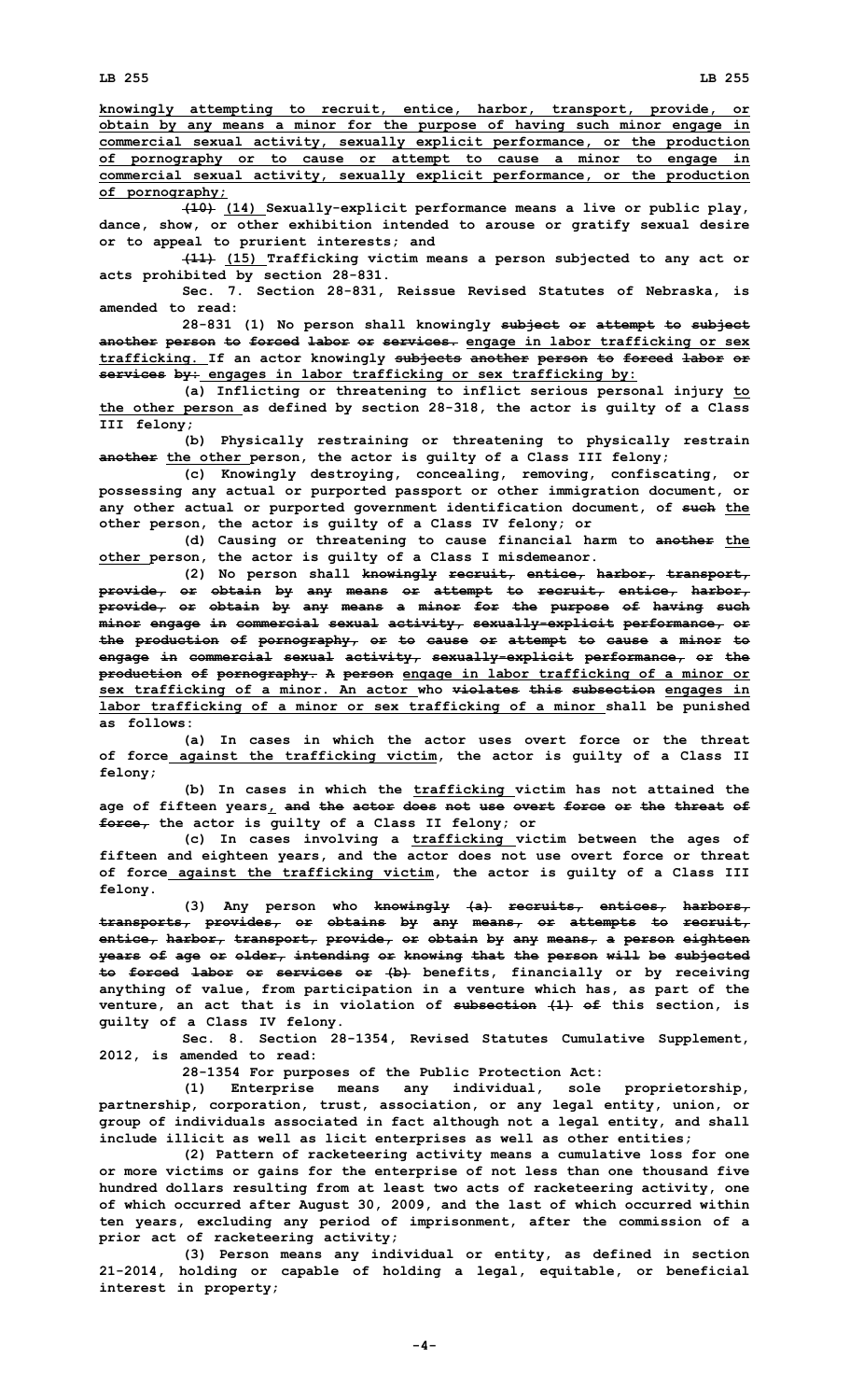**(4) Prosecutor includes the Attorney General of the State of Nebraska, the deputy attorney general, assistant attorneys general, <sup>a</sup> county attorney, <sup>a</sup> deputy county attorney, or any person so designated by the Attorney General, <sup>a</sup> county attorney, or <sup>a</sup> court of the state to carry out the powers conferred by the act;**

**(5) Racketeering activity includes the commission of, criminal attempt to commit, conspiracy to commit, aiding and abetting in the commission of, aiding in the consummation of, acting as an accessory to the commission of, or the solicitation, coercion, or intimidation of another to commit or aid in the commission of any of the following:**

**(a) Offenses against the person which include: Murder in the first degree under section 28-303; murder in the second degree under section 28-304; manslaughter under section 28-305; assault in the first degree under section 28-308; assault in the second degree under section 28-309; assault in the third degree under section 28-310; terroristic threats under section 28-311.01; kidnapping under section 28-313; false imprisonment in the first degree under section 28-314; false imprisonment in the second degree under section 28-315; sexual assault in the first degree under section 28-319; and robbery under section 28-324;**

**(b) Offenses relating to controlled substances which include: To unlawfully manufacture, distribute, deliver, dispense, or possess with intent to manufacture, distribute, deliver, or dispense <sup>a</sup> controlled substance under subsection (1) of section 28-416; possession of marijuana weighing more than one pound under subsection (12) of section 28-416; possession of money used or intended to be used to facilitate <sup>a</sup> violation of subsection (1) of section 28-416 prohibited under subsection (17) of section 28-416; any violation of section 28-418; to unlawfully manufacture, distribute, deliver, or possess with intent to distribute or deliver an imitation controlled substance under section 28-445; possession of anhydrous ammonia with the intent to manufacture methamphetamine under section 28-451; and possession of ephedrine, pseudoephedrine, or phenylpropanolamine with the intent to manufacture methamphetamine under section 28-452;**

**(c) Offenses against property which include: Arson in the first degree under section 28-502; arson in the second degree under section 28-503; arson in the third degree under section 28-504; burglary under section 28-507; theft by unlawful taking or disposition under section 28-511; theft by shoplifting under section 28-511.01; theft by deception under section 28-512; theft by extortion under section 28-513; theft of services under section 28-515; theft by receiving stolen property under section 28-517; criminal mischief under section 28-519; and unlawfully depriving or obtaining property or services using <sup>a</sup> computer under section 28-1344;**

**(d) Offenses involving fraud which include: Burning to defraud an insurer under section 28-505; forgery in the first degree under section 28-602; forgery in the second degree under section 28-603; criminal possession of <sup>a</sup> forged instrument under section 28-604; criminal possession of forgery devices under section 28-605; criminal impersonation under section 28-638; identity theft under section 28-639; identity fraud under section 28-640; false statement or book entry under section 28-612; tampering with <sup>a</sup> publicly exhibited contest under section 28-614; issuing <sup>a</sup> false financial statement for purposes of obtaining <sup>a</sup> financial transaction device under section 28-619; unauthorized use of <sup>a</sup> financial transaction device under section 28-620; criminal possession of <sup>a</sup> financial transaction device under section 28-621; unlawful circulation of <sup>a</sup> financial transaction device in the first degree under section 28-622; unlawful circulation of <sup>a</sup> financial transaction device in the second degree under section 28-623; criminal possession of <sup>a</sup> blank financial transaction device under section 28-624; criminal sale of <sup>a</sup> blank financial transaction device under section 28-625; criminal possession of <sup>a</sup> forgery device under section 28-626; unlawful manufacture of <sup>a</sup> financial transaction device under section 28-627; laundering of sales forms under section 28-628; unlawful acquisition of sales form processing services under section 28-629; unlawful factoring of <sup>a</sup> financial transaction device under section 28-630; and fraudulent insurance acts under section 28-631;**

**(e) Offenses involving governmental operations which include: Abuse of public records under section 28-911; perjury or subornation of perjury under section 28-915; bribery under section 28-917; bribery of <sup>a</sup> witness under section 28-918; tampering with <sup>a</sup> witness or informant or jury tampering under section 28-919; bribery of <sup>a</sup> juror under section 28-920; assault on an officer in the first degree under section 28-929; assault on an officer in the second degree under section 28-930; assault on an officer in the third degree under section 28-931; and assault on an officer using <sup>a</sup> motor vehicle under section 28-931.01;**

**(f) Offenses involving gambling which include: Promoting gambling**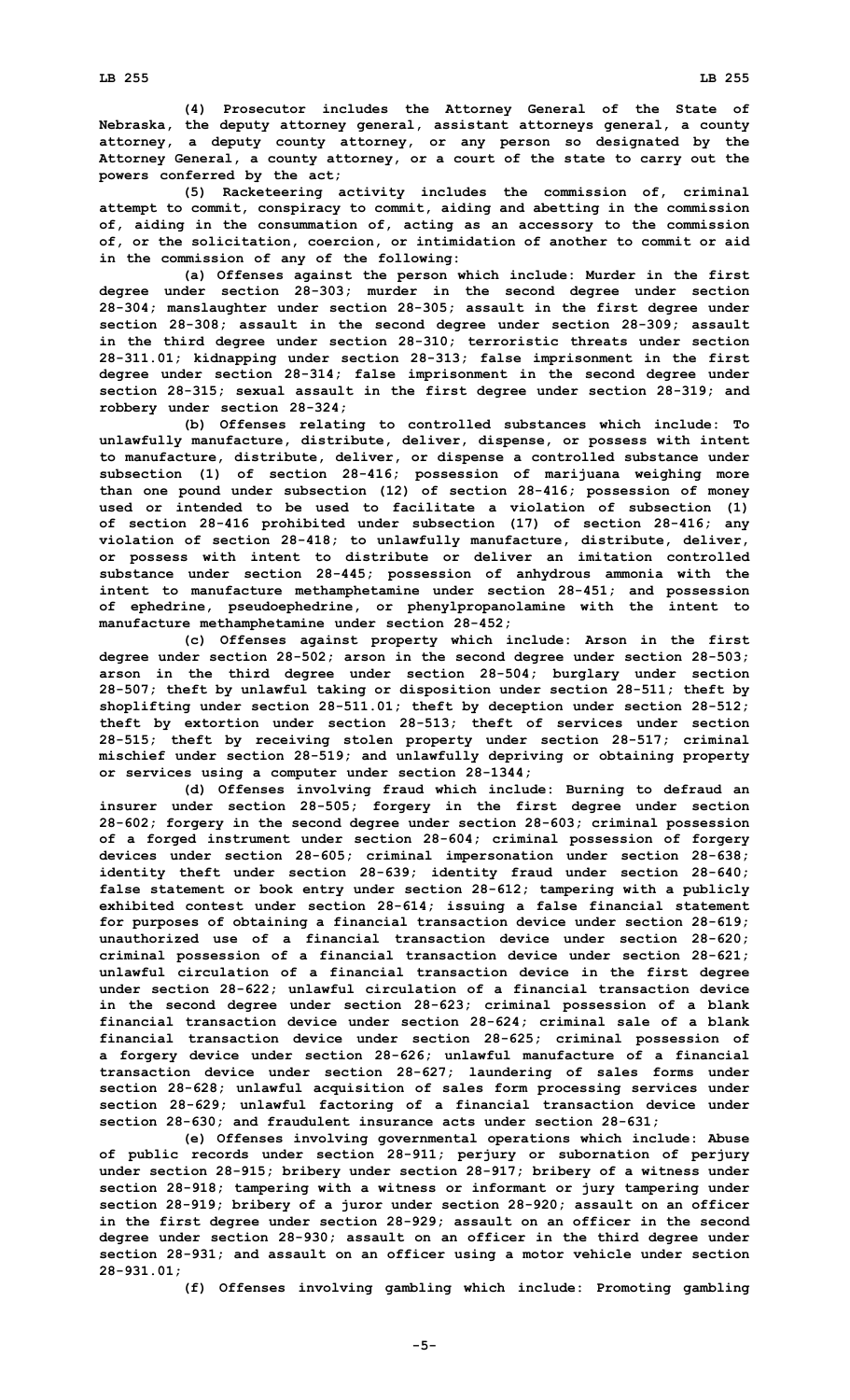**in the first degree under section 28-1102; possession of gambling records under section 28-1105; gambling debt collection under section 28-1105.01; and possession of <sup>a</sup> gambling device under section 28-1107;**

**(g) Offenses relating to firearms, weapons, and explosives which include: Carrying <sup>a</sup> concealed weapon under section 28-1202; transportation or possession of machine guns, short rifles, or short shotguns under section 28-1203; unlawful possession of <sup>a</sup> handgun under section 28-1204; unlawful transfer of <sup>a</sup> firearm to <sup>a</sup> juvenile under section 28-1204.01; using <sup>a</sup> deadly weapon to commit <sup>a</sup> felony or possession of <sup>a</sup> deadly weapon during the commission of <sup>a</sup> felony under section 28-1205; possession of <sup>a</sup> deadly weapon by <sup>a</sup> prohibited person under section 28-1206; possession of <sup>a</sup> defaced firearm under section 28-1207; defacing <sup>a</sup> firearm under section 28-1208; unlawful discharge of <sup>a</sup> firearm under section 28-1212.02; possession, receipt, retention, or disposition of <sup>a</sup> stolen firearm under section 28-1212.03; unlawful possession of explosive materials in the first degree under section 28-1215; unlawful possession of explosive materials in the second degree under section 28-1216; unlawful sale of explosives under section 28-1217; use of explosives without <sup>a</sup> permit under section 28-1218; obtaining an explosives permit through false representations under section 28-1219; possession of <sup>a</sup> destructive device under section 28-1220; threatening the use of explosives or placing <sup>a</sup> false bomb under section 28-1221; using explosives to commit <sup>a</sup> felony under section 28-1222; using explosives to damage or destroy property under section 28-1223; and using explosives to kill or injure any person under section 28-1224;**

**(h) Any violation of the Securities Act of Nebraska pursuant to section 8-1117;**

**(i) Any violation of the Nebraska Revenue Act of 1967 pursuant to section 77-2713;**

**(j) Offenses relating to public health and morals which include: Prostitution under section 28-801; pandering under section 28-802; keeping <sup>a</sup> place of prostitution under section 28-804; human trafficking or forced labor or services labor trafficking, sex trafficking, labor trafficking of <sup>a</sup> minor, or sex trafficking of <sup>a</sup> minor under section 28-831; <sup>a</sup> violation of section 28-1005; and any act relating to the visual depiction of sexually explicit conduct prohibited in the Child Pornography Prevention Act; and**

**(k) <sup>A</sup> violation of the Computer Crimes Act;**

**(6) State means the State of Nebraska or any political subdivision or any department, agency, or instrumentality thereof; and**

**(7) Unlawful debt means <sup>a</sup> debt of at least one thousand five hundred dollars:**

**(a) Incurred or contracted in gambling activity which was in violation of federal law or the law of the state or which is unenforceable under state or federal law in whole or in part as to principal or interest because of the laws relating to usury; or**

**(b) Which was incurred in connection with the business of gambling in violation of federal law or the law of the state or the business of lending money or <sup>a</sup> thing of value at <sup>a</sup> rate usurious under state law if the usurious rate is at least twice the enforceable rate.**

**Sec. 9. Section 43-247, Reissue Revised Statutes of Nebraska, is amended to read:**

**43-247 The juvenile court shall have exclusive original jurisdiction as to any juvenile defined in subdivision (1) of this section who is under the age of sixteen, as to any juvenile defined in subdivision (3) of this section, and as to the parties and proceedings provided in subdivisions (5), (6), and (8) of this section. As used in this section, all references to the juvenile's age shall be the age at the time the act which occasioned the juvenile court action occurred. The juvenile court shall have concurrent original jurisdiction with the district court as to any juvenile defined in subdivision (2) of this section. The juvenile court shall have concurrent original jurisdiction with the district court and county court as to any juvenile defined in subdivision (1) of this section who is age sixteen or seventeen, any juvenile defined in subdivision (4) of this section, and any proceeding under subdivision (7) or (11) of this section. The juvenile court shall have concurrent original jurisdiction with the county court as to any proceeding under subdivision (9) or (10) of this section. Notwithstanding any disposition entered by the juvenile court under the Nebraska Juvenile Code, the juvenile court's jurisdiction over any individual adjudged to be within the provisions of this section shall continue until the individual reaches the age of majority or the court otherwise discharges the individual from its jurisdiction.**

**The juvenile court in each county as herein provided shall have jurisdiction of:**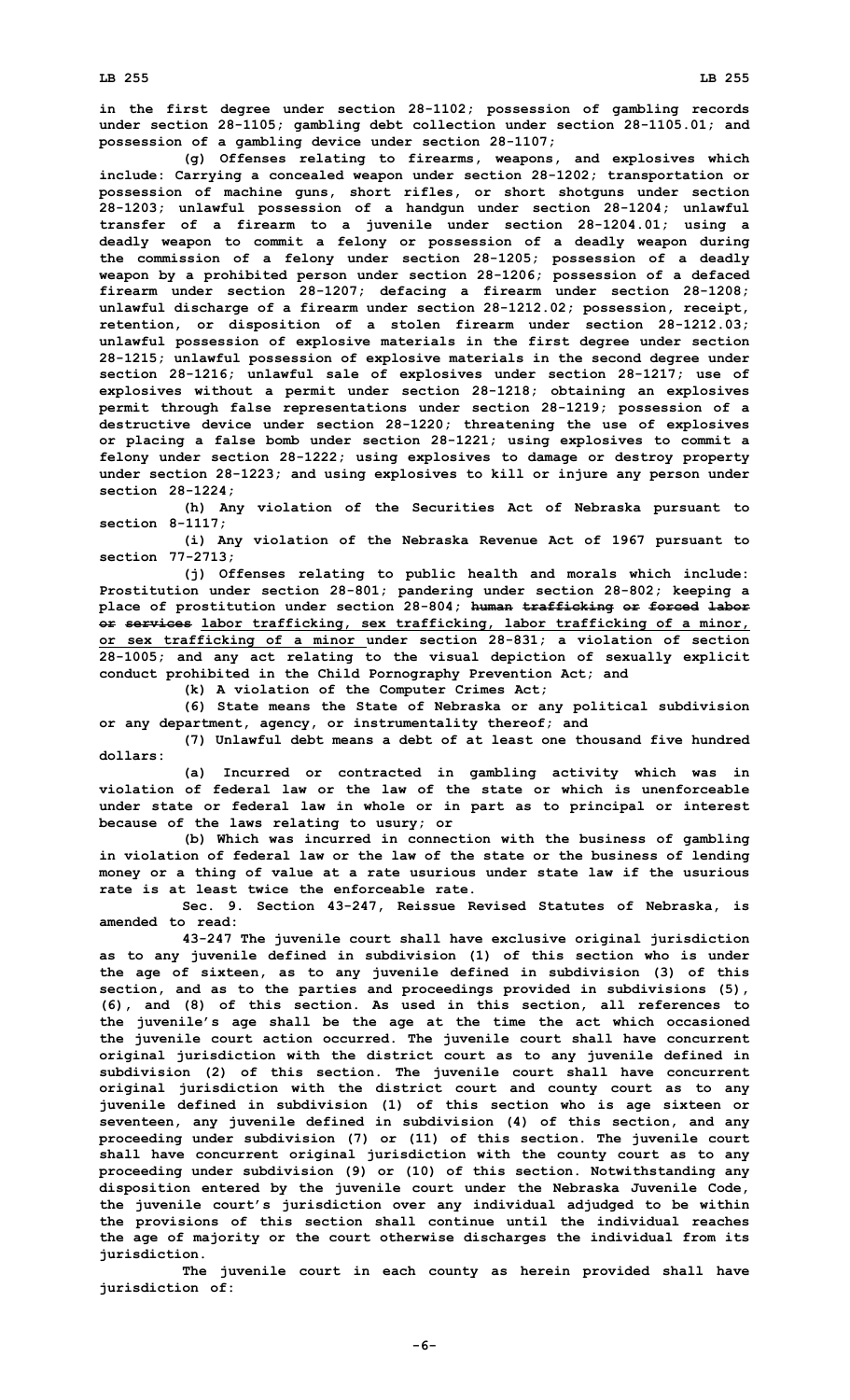**(1) Any juvenile who has committed an act other than <sup>a</sup> traffic offense which would constitute a misdemeanor or an infraction under the laws of this state, or violation of <sup>a</sup> city or village ordinance;**

**(2) Any juvenile who has committed an act which would constitute <sup>a</sup> felony under the laws of this state;**

**(3) Any juvenile (a) who is homeless or destitute, or without proper support through no fault of his or her parent, guardian, or custodian; who is abandoned by his or her parent, guardian, or custodian; who lacks proper parental care by reason of the fault or habits of his or her parent, guardian, or custodian; whose parent, guardian, or custodian neglects or refuses to provide proper or necessary subsistence, education, or other care necessary for the health, morals, or well-being of such juvenile; whose parent, guardian, or custodian is unable to provide or neglects or refuses to provide special care made necessary by the mental condition of the juvenile; or who is in <sup>a</sup> situation or engages in an occupation, including prostitution, dangerous to life or limb or injurious to the health or morals of such juvenile, (b) who, by reason of being wayward or habitually disobedient, is uncontrolled by his or her parent, guardian, or custodian; who deports himself or herself so as to injure or endanger seriously the morals or health of himself, herself, or others; or who is habitually truant from home or school, or (c) who is mentally ill and dangerous as defined in section 71-908;**

**(4) Any juvenile who has committed an act which would constitute <sup>a</sup> traffic offense as defined in section 43-245;**

**(5) The parent, guardian, or custodian of any juvenile described in this section;**

**(6) The proceedings for termination of parental rights as provided in the Nebraska Juvenile Code;**

**(7) The proceedings for termination of parental rights as provided in section 42-364;**

**(8) Any juvenile who has been voluntarily relinquished, pursuant to section 43-106.01, to the Department of Health and Human Services or any child placement agency licensed by the Department of Health and Human Services;**

**(9) Any juvenile who was <sup>a</sup> ward of the juvenile court at the inception of his or her guardianship and whose guardianship has been disrupted or terminated;**

**(10) The adoption or guardianship proceedings for <sup>a</sup> child over which the juvenile court already has jurisdiction under another provision of the Nebraska Juvenile Code; and**

**(11) The paternity or custody determination for <sup>a</sup> child over which the juvenile court already has jurisdiction.**

**Notwithstanding the provisions of the Nebraska Juvenile Code, the determination of jurisdiction over any Indian child as defined in section 43-1503 shall be subject to the Nebraska Indian Child Welfare Act; and the district court shall have exclusive jurisdiction in proceedings brought pursuant to section 71-510.**

**Sec. 10. Section 43-248, Revised Statutes Cumulative Supplement, 2012, is amended to read:**

**43-248 <sup>A</sup> peace officer may take <sup>a</sup> juvenile into temporary custody without <sup>a</sup> warrant or order of the court and proceed as provided in section 43-250 when:**

**(1) <sup>A</sup> juvenile has violated <sup>a</sup> state law or municipal ordinance and the officer has reasonable grounds to believe such juvenile committed such violation;**

**(2) <sup>A</sup> juvenile is seriously endangered in his or her surroundings and immediate removal appears to be necessary for the juvenile's protection;**

**(3) The officer believes the juvenile to be mentally ill and dangerous as defined in section 71-908 and that the harm described in that section is likely to occur before proceedings may be instituted before the juvenile court;**

**(4) The officer has reasonable grounds to believe that the juvenile has run away from his or her parent, guardian, or custodian;**

**(5) <sup>A</sup> probation officer has reasonable cause to believe that <sup>a</sup> juvenile is in violation of probation and that the juvenile will attempt to leave the jurisdiction or place lives or property in danger; or**

**(6) The officer has reasonable grounds to believe the juvenile is truant from school; or.**

**(7) The officer has reasonable grounds to believe the juvenile is immune from prosecution for prostitution under subsection (5) of section 28-801.**

**Sec. 11. Section 43-250, Revised Statutes Cumulative Supplement, 2012, is amended to read:**

**43-250 (1) <sup>A</sup> peace officer who takes <sup>a</sup> juvenile into temporary**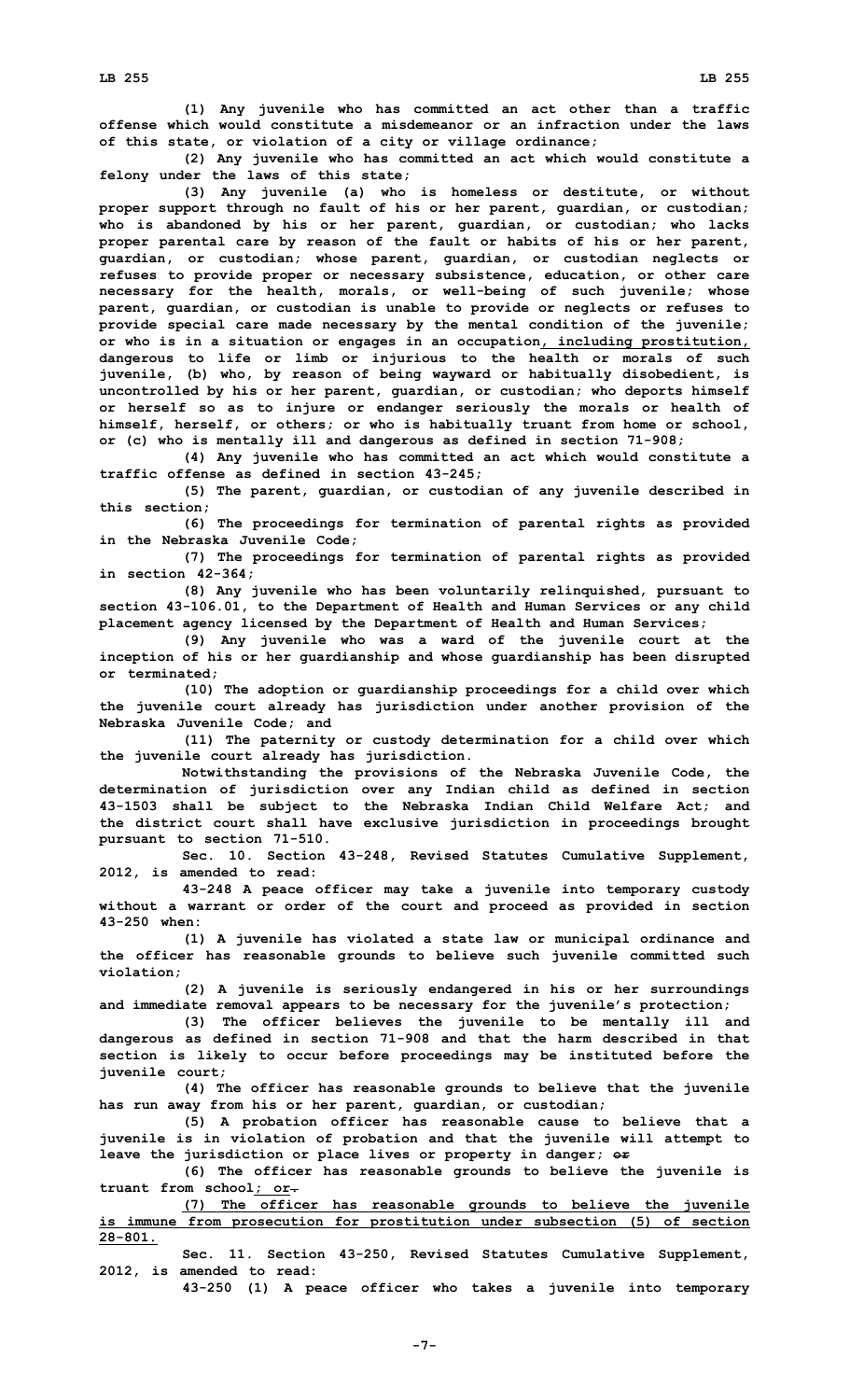**custody under section 29-401 or subdivision (1), (4), or (5) of section 43-248 shall immediately take reasonable measures to notify the juvenile's parent, guardian, custodian, or relative and shall proceed as follows:**

**(a) The peace officer may release <sup>a</sup> juvenile taken into temporary custody under section 29-401 or subdivision (1) or (4) of section 43-248;**

**(b) The peace officer may require <sup>a</sup> juvenile taken into temporary custody under section 29-401 or subdivision (1) or (4) of section 43-248 to appear before the court of the county in which such juvenile was taken into custody at <sup>a</sup> time and place specified in the written notice prepared in triplicate by the peace officer or at the call of the court. The notice shall also contain <sup>a</sup> concise statement of the reasons such juvenile was taken into custody. The peace officer shall deliver one copy of the notice to such juvenile and require such juvenile or his or her parent, guardian, other custodian, or relative, or both, to sign <sup>a</sup> written promise that such signer will appear at the time and place designated in the notice. Upon the execution of the promise to appear, the peace officer shall immediately release such juvenile. The peace officer shall, as soon as practicable, file one copy of the notice with the county attorney or city attorney and, when required by the court, also file <sup>a</sup> copy of the notice with the court or the officer appointed by the court for such purpose; or**

**(c) The peace officer may retain temporary custody of <sup>a</sup> juvenile taken into temporary custody under section 29-401 or subdivision (1), (4), or (5) of section 43-248 and deliver the juvenile, if necessary, to the probation officer and communicate all relevant available information regarding such juvenile to the probation officer. The probation officer shall determine the need for detention of the juvenile as provided in section 43-260.01. Upon determining that the juvenile should be placed in <sup>a</sup> secure or nonsecure placement and securing placement in such secure or nonsecure setting by the probation officer, the peace officer shall implement the probation officer's decision to release or to detain and place the juvenile. When secure detention of <sup>a</sup> juvenile is necessary, such detention shall occur within <sup>a</sup> juvenile detention facility except:**

**(i) When <sup>a</sup> juvenile described in subdivision (1) or (2) of section 43-247, except for <sup>a</sup> status offender, is taken into temporary custody within <sup>a</sup> metropolitan statistical area and where no juvenile detention facility is reasonably available, the juvenile may be delivered, for temporary custody not to exceed six hours, to <sup>a</sup> secure area of <sup>a</sup> jail or other facility intended or used for the detention of adults solely for the purposes of identifying the juvenile and ascertaining his or her health and well-being and for safekeeping while awaiting transport to an appropriate juvenile placement or release to <sup>a</sup> responsible party;**

**(ii) When <sup>a</sup> juvenile described in subdivision (1) or (2) of section 43-247, except for <sup>a</sup> status offender, is taken into temporary custody outside of <sup>a</sup> metropolitan statistical area and where no juvenile detention facility is reasonably available, the juvenile may be delivered, for temporary custody not to exceed twenty-four hours excluding nonjudicial days and while awaiting an initial court appearance, to <sup>a</sup> secure area of <sup>a</sup> jail or other facility intended or used for the detention of adults solely for the purposes of identifying the juvenile and ascertaining his or her health and well-being and for safekeeping while awaiting transport to an appropriate juvenile placement or release to <sup>a</sup> responsible party;**

**(iii) Whenever <sup>a</sup> juvenile is held in <sup>a</sup> secure area of any jail or other facility intended or used for the detention of adults, there shall be no verbal, visual, or physical contact between the juvenile and any incarcerated adult and there shall be adequate staff to supervise and monitor the juvenile's activities at all times. This subdivision shall not apply to <sup>a</sup> juvenile charged with <sup>a</sup> felony as an adult in county or district court if he or she is sixteen years of age or older;**

**(iv) If <sup>a</sup> juvenile is under sixteen years of age or is <sup>a</sup> juvenile as described in subdivision (3) of section 43-247, he or she shall not be placed within <sup>a</sup> secure area of <sup>a</sup> jail or other facility intended or used for the detention of adults;**

**(v) If, within the time limits specified in subdivision (1)(c)(i) or (1)(c)(ii) of this section, <sup>a</sup> felony charge is filed against the juvenile as an adult in county or district court, he or she may be securely held in <sup>a</sup> jail or other facility intended or used for the detention of adults beyond the specified time limits;**

**(vi) <sup>A</sup> status offender or nonoffender taken into temporary custody shall not be held in <sup>a</sup> secure area of <sup>a</sup> jail or other facility intended or used for the detention of adults. Until January 1, 2013, <sup>a</sup> status offender accused of violating <sup>a</sup> valid court order may be securely detained in <sup>a</sup> juvenile detention facility longer than twenty-four hours if he or she**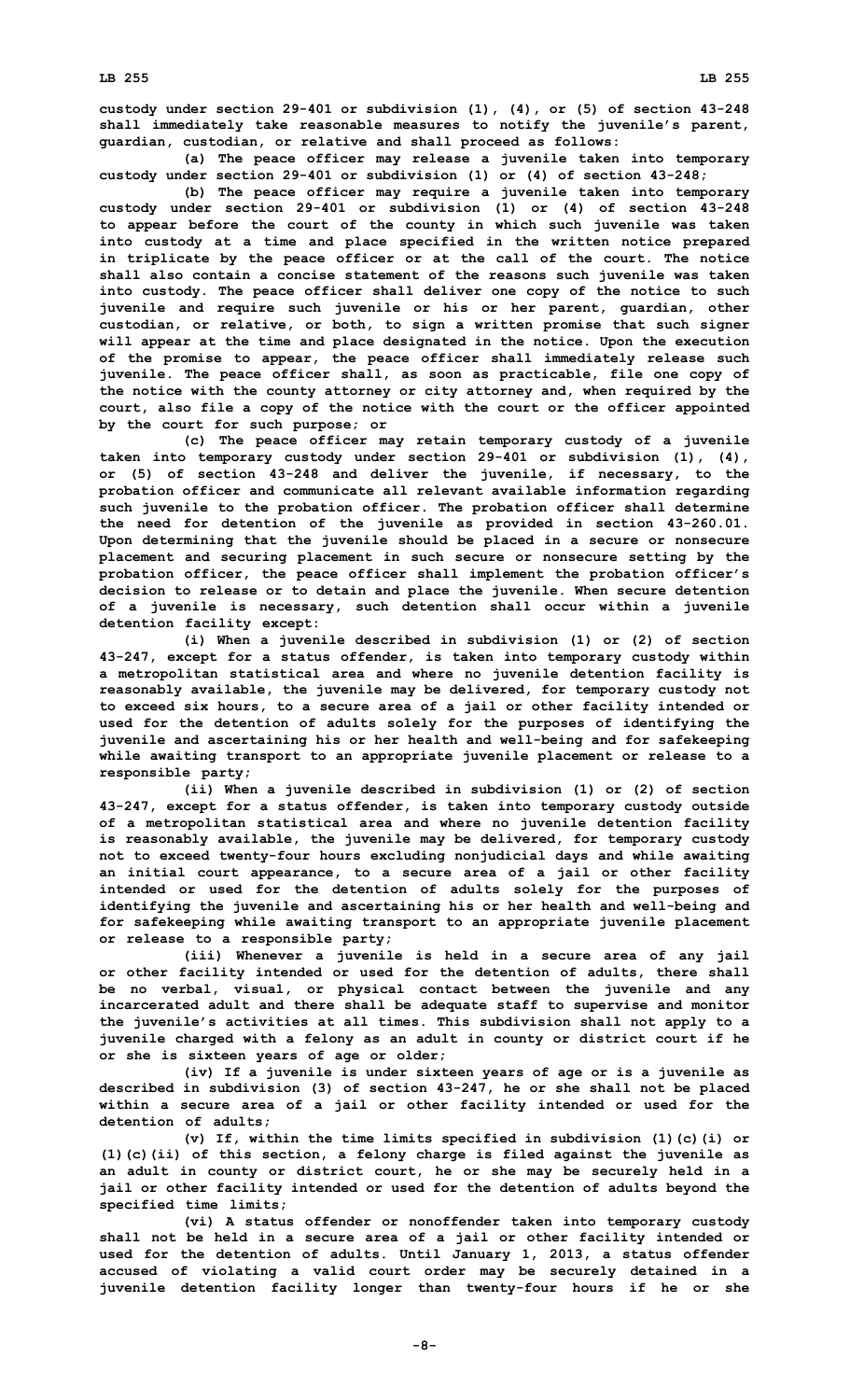**is afforded <sup>a</sup> detention hearing before <sup>a</sup> court within twenty-four hours, excluding nonjudicial days, and if, prior to <sup>a</sup> dispositional commitment to secure placement, <sup>a</sup> public agency, other than <sup>a</sup> court or law enforcement agency, is afforded an opportunity to review the juvenile's behavior and possible alternatives to secure placement and has submitted <sup>a</sup> written report to the court; and**

**(vii) <sup>A</sup> juvenile described in subdivision (1) or (2) of section 43-247, except for <sup>a</sup> status offender, may be held in <sup>a</sup> secure area of <sup>a</sup> jail or other facility intended or used for the detention of adults for up to six hours before and six hours after any court appearance.**

**(2) When <sup>a</sup> juvenile is taken into temporary custody pursuant to subdivision (2) or (7) of section 43-248, the peace officer shall deliver the custody of such juvenile to the Department of Health and Human Services which shall make <sup>a</sup> temporary placement of the juvenile in the least restrictive environment consistent with the best interests of the juvenile as determined by the department. The department shall supervise such placement and, if necessary, consent to any necessary emergency medical, psychological, or psychiatric treatment for such juvenile. The department shall have no other authority with regard to such temporary custody until or unless there is an order by the court placing the juvenile in the custody of the department. If the peace officer delivers temporary custody of the juvenile pursuant to this subsection, the peace officer shall make <sup>a</sup> full written report to the county attorney within twenty-four hours of taking such juvenile into temporary custody. If <sup>a</sup> court order of temporary custody is not issued within forty-eight hours of taking the juvenile into custody, the temporary custody by the department shall terminate and the juvenile shall be returned to the custody of his or her parent, guardian, custodian, or relative.**

**(3) If the peace officer takes the juvenile into temporary custody pursuant to subdivision (3) of section 43-248, the peace officer may place the juvenile at <sup>a</sup> mental health facility for evaluation and emergency treatment or may deliver the juvenile to the Department of Health and Human Services as provided in subsection (2) of this section. At the time of the admission or turning the juvenile over to the department, the peace officer responsible for taking the juvenile into custody shall execute <sup>a</sup> written certificate as prescribed by the Department of Health and Human Services which will indicate that the peace officer believes the juvenile to be mentally ill and dangerous, <sup>a</sup> summary of the subject's behavior supporting such allegations, and that the harm described in section 71-908 is likely to occur before proceedings before <sup>a</sup> juvenile court may be invoked to obtain custody of the juvenile. A copy of the certificate shall be forwarded to the county attorney. The peace officer shall notify the juvenile's parents, guardian, custodian, or relative of the juvenile's placement.**

**(4) When <sup>a</sup> juvenile is taken into temporary custody pursuant to subdivision (6) of section 43-248, the peace officer shall deliver the juvenile to the enrolled school of such juvenile.**

**(5) <sup>A</sup> juvenile taken into custody pursuant to <sup>a</sup> legal warrant of arrest shall be delivered to <sup>a</sup> probation officer who shall determine the need for detention of the juvenile as provided in section 43-260.01. If detention is not required, the juvenile may be released without bond if such release is in the best interests of the juvenile, the safety of the community is not at risk, and the court that issued the warrant is notified that the juvenile had been taken into custody and was released.**

**(6) In determining the appropriate temporary placement of <sup>a</sup> juvenile under this section, the peace officer shall select the placement which is least restrictive of the juvenile's freedom so long as such placement is compatible with the best interests of the juvenile and the safety of the community.**

**Sec. 12. Section 81-1430, Revised Statutes Cumulative Supplement, 2012, is amended to read:**

**81-1430 (1) <sup>A</sup> task force is hereby established within the Nebraska Commission on Law Enforcement and Criminal Justice for the purposes of investigating and studying human trafficking, the methods for advertising human trafficking services, and the victimization of individuals coerced to participate in human trafficking.**

**(2) The task force shall examine the extent to which human trafficking is prevalent in this state, the scope of efforts being taken to prevent human trafficking from occurring, and the services available to victims of human trafficking in this state. The task force shall utilize information and research available from the Innocence Lost National Initiative. The task force shall research and recommend a model of rehabilitative services for victims of human trafficking that includes input from the areas of law enforcement, social services, the legal profession,**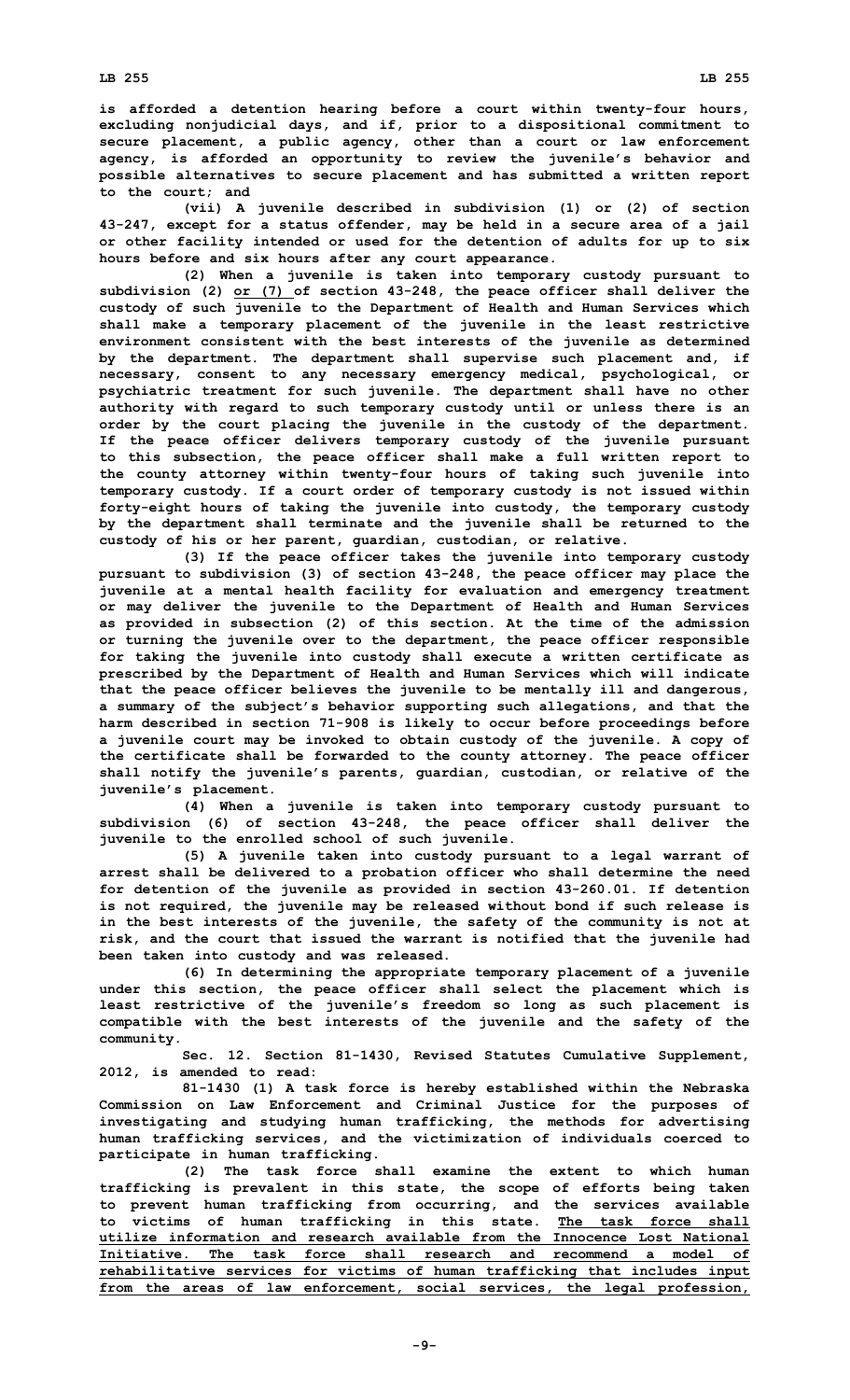**investigate the limitations upon victims who wish to come forward and seek medical attention; investigate the potential to stop human trafficking; and investigate the potential to promote recovery, to protect families and children who may be profoundly impacted by such abuse, and to save lives.**

**(3)(a) The Department of Labor shall work with the task force to develop or select informational posters for placement around the state. The posters shall be in English, Spanish, and any other language deemed appropriate by the task force. The posters shall include <sup>a</sup> toll-free telephone number <sup>a</sup> person may call for assistance, preferably the National Human Trafficking Resource Center Hotline (888)373-7888.**

**(b) Posters shall be placed in rest stops and strip clubs. The task force shall work with local businesses and nonprofit entities associated with the prevention of human trafficking to voluntarily place additional signs in high schools, postsecondary educational institutions, gas stations, hotels, hospitals, health care clinics, urgent care centers, airports, train stations, bus stations, and other locations around the state deemed appropriate by the task force.**

**(4) The task force shall consist of the following members:**

**(a) The Attorney General or his or her designee;**

**(b) The executive director of the Nebraska Commission on Law Enforcement and Criminal Justice;**

**(c) The Superintendent of Law Enforcement and Public Safety or his or her designee;**

**(d) The Director of Correctional Services or his or her designee;**

**(e) The chief of police or director of public safety of <sup>a</sup> city of two hundred thousand inhabitants or more;**

**(f) The chief of police or director of public safety of <sup>a</sup> city of less than two hundred thousand inhabitants;**

- **(g) <sup>A</sup> county sheriff;**
- **(h) <sup>A</sup> county attorney;**
- **(i) <sup>A</sup> county commissioner;**
- **(j) <sup>A</sup> mayor or city manager;**

**(k) <sup>A</sup> person involved with the control or prevention of juvenile delinquency;**

**(l) <sup>A</sup> person involved with the control or prevention of child abuse;**

**(m) The Commissioner of Education or his or her designee;**

**(n) The director of the Commission on Latino-Americans or his or her designee; and**

**(o) Six members, at least three of whom shall be women, from the public at large.**

**(5) The Governor shall appoint the members of the task force listed in subdivisions (4)(e) through (l) and (o) of this section for terms as provided in subsection (6) of this section. The membership of the task force shall represent varying geographic areas and large and small political subdivisions. One member from the public at large shall be <sup>a</sup> professional representing child welfare, and one member of the public at large shall represent juvenile pretrial diversion programs.**

**(6) The members of the task force appointed by the Governor shall serve six-year terms, except that of the members first appointed, four shall serve initial two-year terms, four shall serve initial four-year terms, and six shall serve initial six-year terms from January 1 next succeeding their appointments. Thereafter, all members shall serve six-year terms. A member may be reappointed at the expiration of his or her term. Any vacancy occurring otherwise than by expiration of <sup>a</sup> term shall be filled for the balance of the unexpired term in the same manner as the original appointment.**

**(7) No member shall serve beyond the time when he or she holds the office, employment, or status by reason of which he or she was initially eligible for appointment. Any member of the task force appointed by the Governor may be removed from the task force for cause upon notice and an opportunity to be heard at <sup>a</sup> public hearing. One of the causes for removal shall be absence from three regularly scheduled meetings of the task force during any six-month period when the member has failed to advise the task force in advance of such meeting that he or she will be absent and stating <sup>a</sup> reason therefor.**

**(8) The chairperson of the task force shall be designated by the Governor to serve at the pleasure of the Governor. The chairperson shall be the chief executive officer of the task force but may delegate such of his or her duties to other members of the task force as may be authorized by the task force.**

**(9) Notwithstanding any provision of law, ordinance, or charter provision to the contrary, membership on the task force shall not disqualify**